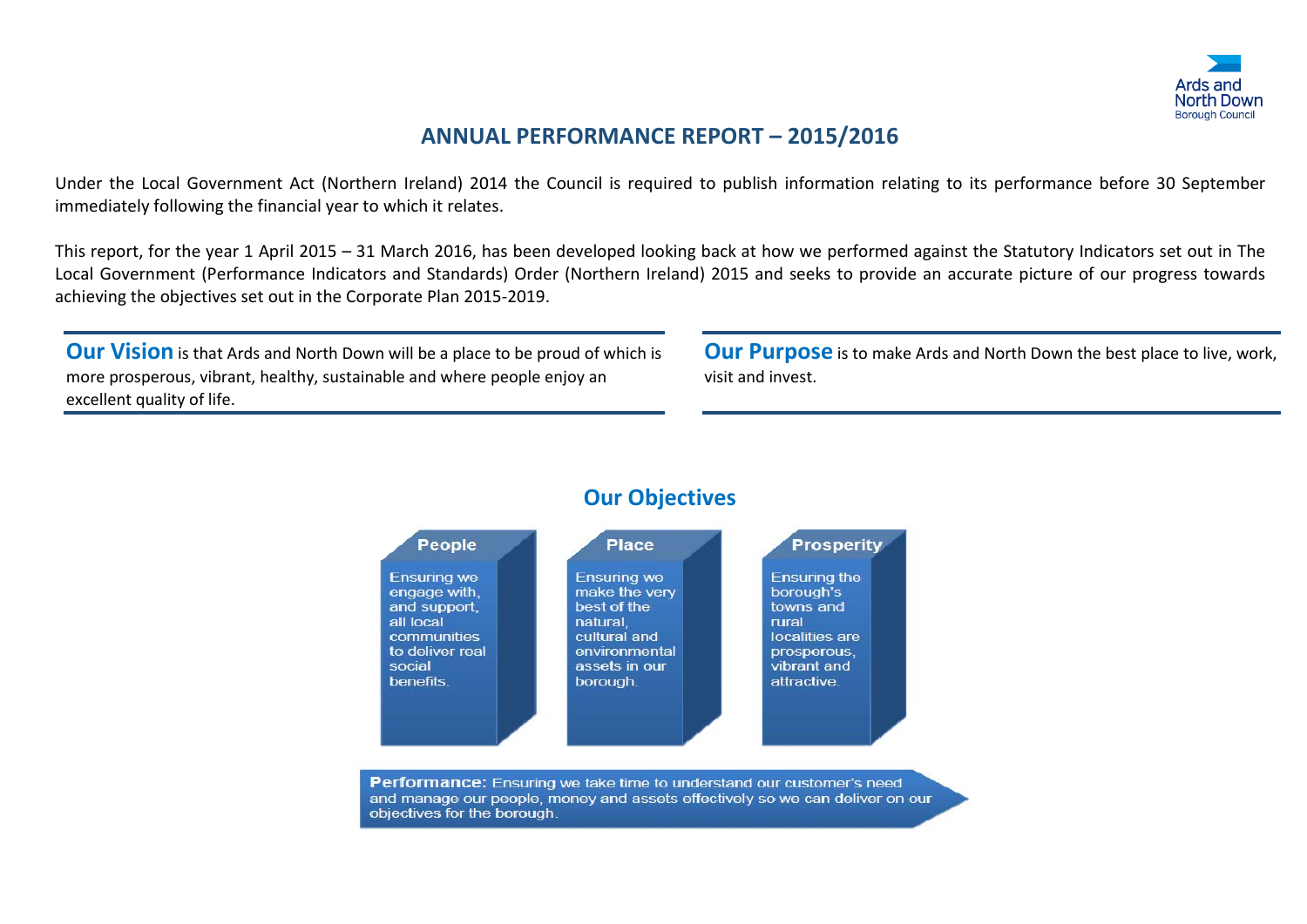

### **ANNUAL PERFORMANCE REPORT – 2015/2016**

#### **How we have performed**



# **Economic Development:**

| Indicator: ED1 - The number of jobs                                                                                                                                                                                                                                                                                                                                                                                                                                                  | Standard: EDS1 - To promote in each financial year the      | <b>Target</b> | <b>Actual</b> | <b>Status</b> |  |  |  |
|--------------------------------------------------------------------------------------------------------------------------------------------------------------------------------------------------------------------------------------------------------------------------------------------------------------------------------------------------------------------------------------------------------------------------------------------------------------------------------------|-------------------------------------------------------------|---------------|---------------|---------------|--|--|--|
| promoted through business start-up activity                                                                                                                                                                                                                                                                                                                                                                                                                                          | following number of jobs through business start-up activity | 85            | 125           |               |  |  |  |
| The Invest NI Regional Start initiative is the national business start-up programme for Northern Ireland. The Council exceeded its target by 48%. Jobs were<br>created mostly in the following sectors: Leisure/personal services: 25.5%; Professional services: 17.3%; Retail 17.3%; Manufacturing: 8% and Hospitality<br>and Tourism: 6.7%. The majority of these jobs were created by individuals ranging from 35 to 44 years old (26.5%). 22.2% of the individuals came straight |                                                             |               |               |               |  |  |  |
| from full time employment whilst 21% had been unemployed for less than one year and 15% for more than one year (long-term unemployed).                                                                                                                                                                                                                                                                                                                                               |                                                             |               |               |               |  |  |  |



# **Municipal Waste:**

| Indicator: W1 - The percentage of household waste collected by                                                                                                                                                                                                                                              | To progressively increase recycling to meet  | <b>Target</b> | <b>Actual</b> | <b>Status</b> |
|-------------------------------------------------------------------------------------------------------------------------------------------------------------------------------------------------------------------------------------------------------------------------------------------------------------|----------------------------------------------|---------------|---------------|---------------|
| district councils that is sent for recycling (including waste prepared                                                                                                                                                                                                                                      | the statutory target of 50% in 2020.         | 40%           | 40.4%         | $\mathbf{C}$  |
| for re-use).                                                                                                                                                                                                                                                                                                |                                              |               |               |               |
| Indicator: W2 - The amount (tonnage) of biodegradable Local                                                                                                                                                                                                                                                 | Standard: WS1 - To landfill no more than the | 23,956        | 27,484        |               |
| Authority Collected Municipal Waste that is landfilled.                                                                                                                                                                                                                                                     | following tonnages of biodegradable Local    |               |               |               |
|                                                                                                                                                                                                                                                                                                             | <b>Authority Collected Municipal Waste</b>   |               |               |               |
| Indicator: W3 - The amount (tonnage) of Local Authority Collected                                                                                                                                                                                                                                           | To reduce LAC Municipal waste arisings %     | 97,732        | 99,766        |               |
| <b>Municipal Waste Arisings</b>                                                                                                                                                                                                                                                                             | growth rate to below the NI average (1.6%)   |               |               |               |
| $\mathbf{r}$ , $\mathbf{r}$ , $\mathbf{r}$ , $\mathbf{r}$ , $\mathbf{r}$ , $\mathbf{r}$ , $\mathbf{r}$ , $\mathbf{r}$ , $\mathbf{r}$ , $\mathbf{r}$ , $\mathbf{r}$ , $\mathbf{r}$ , $\mathbf{r}$ , $\mathbf{r}$ , $\mathbf{r}$ , $\mathbf{r}$ , $\mathbf{r}$ , $\mathbf{r}$ , $\mathbf{r}$ , $\mathbf{r}$ , |                                              |               | .             |               |

W1. The Council has exceeded its target of 40% for the 2015/16 year and agreed a new Sustainable Waste Resource Strategy during November 2015 that set a very ambitious target of 65% recycling by 2020 which is 15% above the statutory 2020 target of 50%.

W2. The Council did not manage to achieve its target to landfill no more than 23,956 and exceeded it by approximately 3,500 tonnes. The Council is introducing a series of measures to reduce the biodegradable Municipal Waste tonnage sent to landfill (food waste collection initiative and controls on waste disposal at Household Recycling Centres (HRCs)) with the aim of meeting targets in future years.

W3. The Council currently has the highest household waste collected total in NI, this has been attributed to abuse of HRCs by the commercial sector and new measures have been introduced to curb abuse.